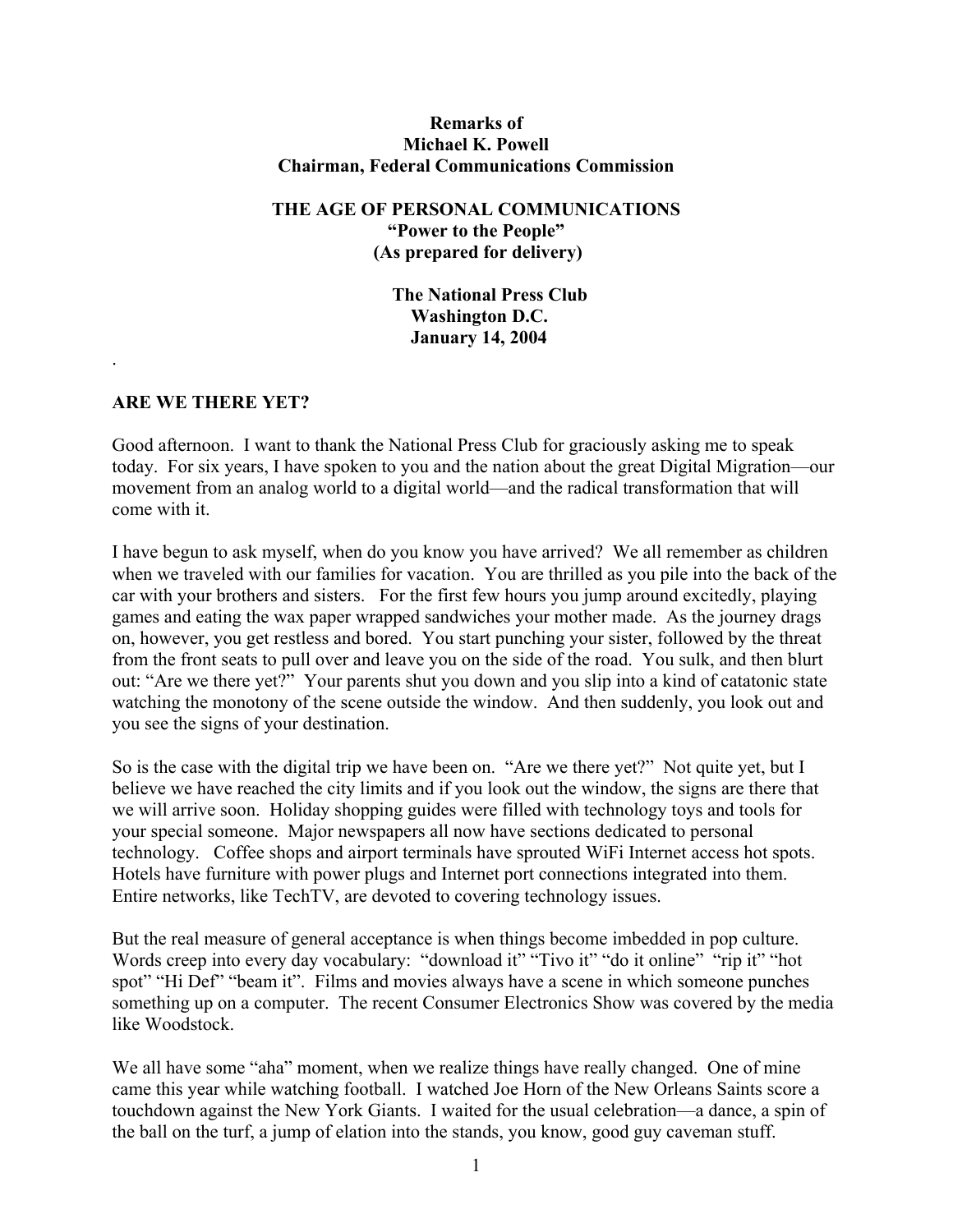Instead, Joe pulled a cell phone out from the bottom of the goal post—a cell phone! I stared in amazement. There on the gridiron in the middle of a game. Joe was going to make a call (with his fine, it cost about \$30,000 a minute!). I said to myself, we have arrived. Even as end zone shows go we have come a long way. The year before, Terrell Owens of the 49ers pulled out a Pen and signed a football. Now that is digital migration, from pen and pigskin to digital wireless phone in one football season.

One need only pause and look around to see the signs. Few people would think of leaving home without their cell phone. One's cell phone is more personal than traditional phones. Features that allow customization abound—personalized ring tones, faceplates, interfaces and styles. With the arrival of local number portability rules you see that people want personal ownership of their phone number as well. We have come a long way since the day when we meekly rented a black rotary phone from Ma Bell. Nearly 56 percent of U.S. households have one or more cell phones, nearly 150 million users.

The Blackberry is one of the most talked about personal communicators around. It was the hero of September  $11<sup>th</sup>$ , allowing many people to communicate during the crisis. It is a communications Swiss army knife, allowing someone to stay accessible to email, voice calls, address books, schedules and more.

WiFi is perhaps the most celebrated technology of the last 2 years. We have worked hard to drive its adoption. There are now estimated to be close to 100,000 hot spots worldwide. With off-the-shelf equipment from Radio Shack, an individual can use a piece of spectrum in your home, the airport, or a store that will let you communicate and access information over the Internet. And licensed wireless broadband, like EV-DO by Verizon, is spreading to offer always on anywhere Internet access.

Computer ownership and Internet access have grown remarkably. According to the Pew Internet & American Life Project, nearly two-thirds (63%) of American adults use the Internet and nearly 75 percent of those between 12 and 17 use the Internet.

High speed broadband connections are being adopted quickly as well. Nielsen Net Ratings reported last week that 50 million Americans now access the Internet from home using high speed connections. When I became Chairman, that number was a mere 12 million. And, if we need any further evidence that high speed Internet connections are approaching a tipping point, consider that during the six months between last May through November, 10 million people were added to the broadband ranks.

The Internet is growing rapidly as a critical source of information. Between 2000 and 2002, the online news population grew by 50 percent; those seeking health information online grew by 59%; the number seeking religious information nearly doubled; those searching for political news increased to 57%; the number who used government web sites grew by 56%; the number using e-commerce grew by 63%; and online banking grew 127 percent.

A striking fact from a more recent study is that this year nightly network news was named as a regular source of campaign nightly news by 35 percent, down from 45 percent four years ago; and newspapers by 31 percent, down from 40 percent four years ago. As Andrew Kohut of PEW stated: "Cable news and the Internet are looming larger as sources of campaign information as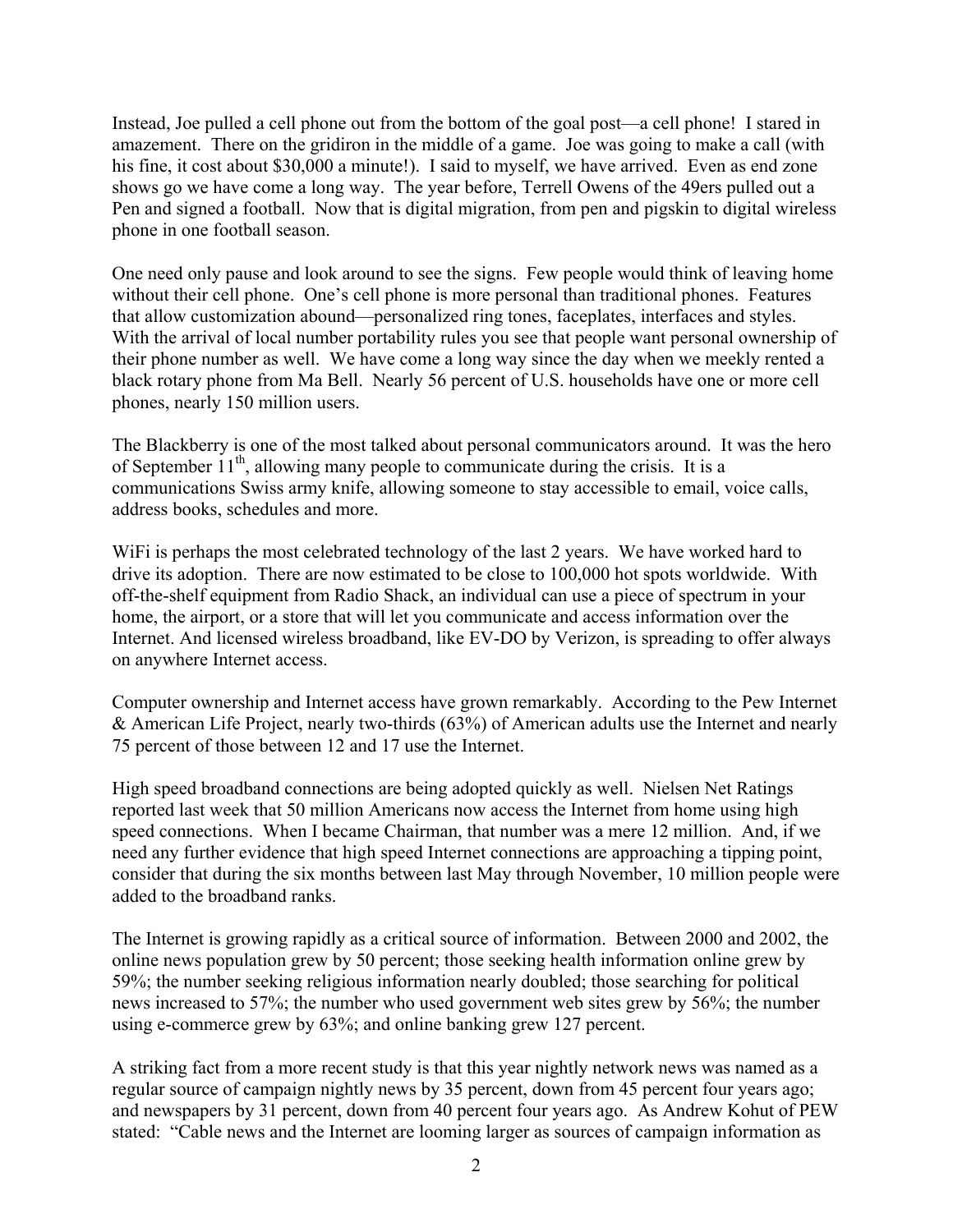fewer people say they're getting news from traditional sources such as newspapers and broadcast television"

Even romance seems to have gone digital. Online matchmaking is all the rage. And, instant messaging is the public meeting place for our teenagers. While my parents may have met up at a burger joint, and my generation may have spent hours on the phone, this generation hangs out in cyberspace.

Technology also has and will continue to stimulate our economic prosperity. A survey by the CSE Freedom Works Foundation found that full broadband deployment would generate roughly 1.2 million jobs throughout the nation, or more than twice the number of jobs lost in the telecommunications sector.

## **POWER TO THE PEOPLE**

This litany of observations is to highlight that the visionary sermons of technology futurists seems to have materialized. No longer the stuff of science fiction novels, crystal balls and academic conferences, it is real. The palpable excitement we see reflected around us is because, like the child in the back seat of the car, we now can see it. Technology is bringing more power to people.

Computing and communication power is coming to people because the forces of silicon chips, massive storage, and speedy connections to the Internet are combining to produce smaller and more powerful devices that can rest in our hands, rather than in the hands of large centralized institutions.

It boggles the mind to see the fantastic products available to us today. A simple survey suffices to make the point: Digital cameras and photo printers have moved the dark room into the home. Music players, like the iPod, have taken the rows of CDs out of a music store and placed them in your pocket. Personal Video Recorders, like TIVO, have given us more control of what we watch and when. We want movie theaters in our family rooms. GPS satellite receivers come on farm tractors. DVD players let us watch high quality movies almost anywhere—just look through the back windows of the minivans pulling out of your neighborhood on Saturday morning and you can catch up on the full season of Sponge Bob Square Pants.

It is not that we have access to electronics that is earth shattering, it is that we have access to pocket super computers that not long ago would have been the exclusive domain of MIT, NASA or the phone company. The economics of these mean that they will keep getting more powerful and cheaper, thus the future will stay bright.

In short, we are accelerating our ride into the future. We are starting to see the tools of the information age making their way into the hands of the people. The benefits to our citizens are enormous. They have more choices, they have better value and they have more control to tailor how they talk to friends and family. Credit for these successes rest primarily with entrepreneurs, but government's commitment to focus on innovation in its regulatory policies, remove unnecessary regulatory chains, place faith in the free market, and promote technology solutions has paid dividends.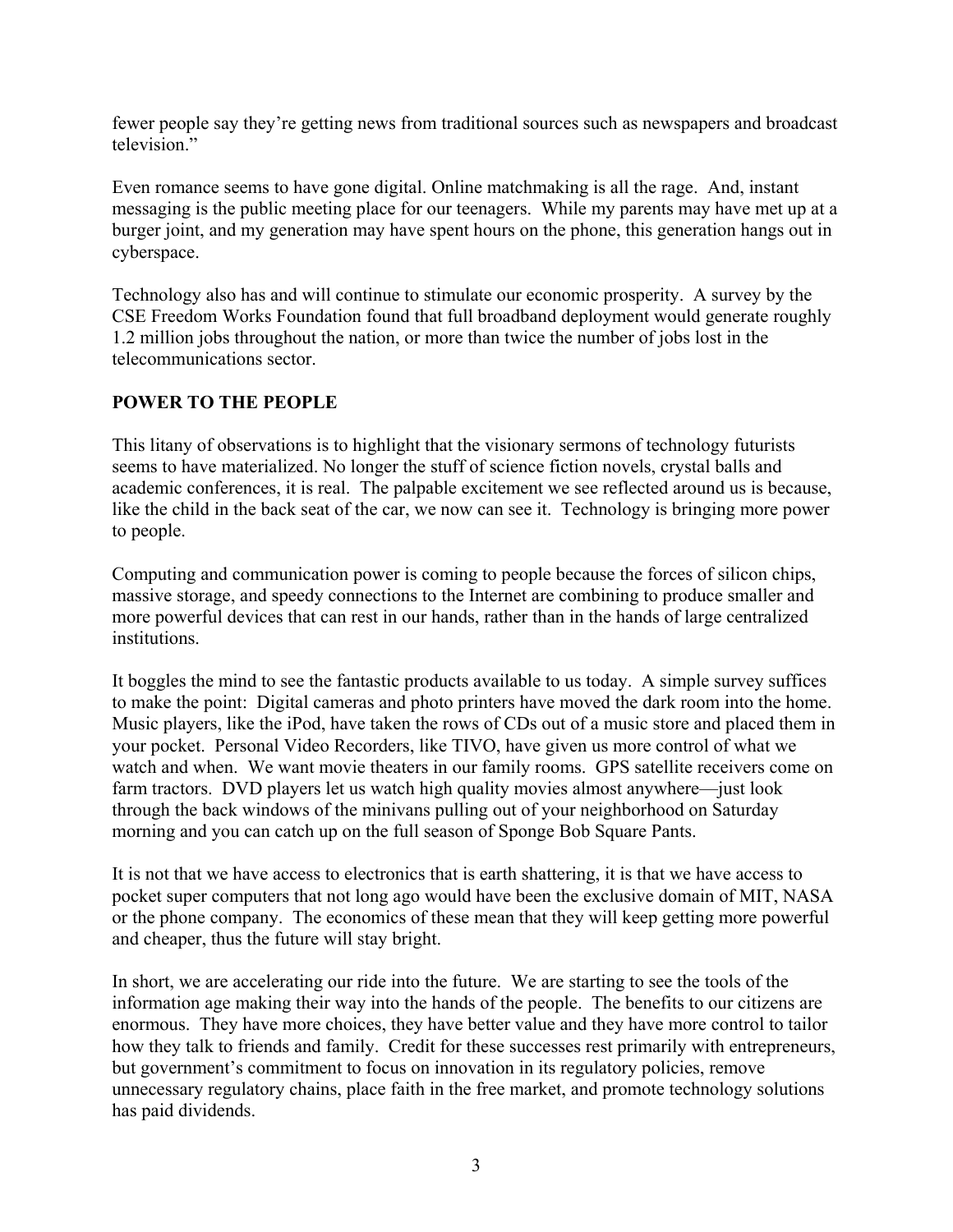### Along Comes Internet Voice

And now we will turn our efforts to the latest development in the drive to digital, Voice-overthe-Internet, and commit ourselves to the policy formula that is proven to stimulate innovation and bring more choices, better value and more personalized service to the people. Let me lead off by giving some explanation of what Voice-over-the-Internet really is and explain why it holds such great promise for our citizens.

First, it is important to see Voice over IP as an application that runs over the Internet, in contrast to a telephone call that you buy as service integrated into a specialized network. If you see voice more as an application, then your field of view opens appropriately wide to see its implications and potential to enhance our lives.

Plain old telephone service performs one basic function really well. It sets up a telephone call from point A to point B. A voice application can do that, but it can do so very much more.

Microsoft, for example, has integrated a voice application into Xbox Live! It allows gamers to play others over the Internet while talking to each other. That is Internet Voice, but hardly a classic phone call.

The device you use to run a voice application can take many more forms than a standard telephone handset. There is a service by Vocera that is being used in hospitals. It is a device that can hang around your neck. Simply by speaking the name of someone, you can initiate a conversation over the device. A nurse can call for a doctor and talk to him immediately. This is Internet Voice.

As a software application, Internet voice can be readily integrated with other computing systems. For example, you make an Internet call to a doctor's office to make an appointment. The doctor's system calls up your medical records, your medications, and your last visit and instantly displays them. It also brings up the appointment times available, allows you to select one and then calls you back, or sends a text message to your cell phone the day before the appointment to remind you.

Similar potential rests with police and fire response systems. The 911 system is vital in our country, but it is limited functionally. In most systems, it primarily identifies the location from which the call was made. But an Internet voice system can do more. It can make it easier to pinpoint the specific location of the caller in a large building. It might also hail your doctor, and send a text or Instant Message alert to your spouse.

Because we are talking about a digital computing application, the potential is limited only by having the infrastructure available and the creativity we employ in developing the application.

### Internet Voice Offers Great Advantages for Consumers

Before industry and politicians launch headlong into arcane debates about whether Internet Voice should be regulated because it looks a lot like a telephone, it is vital to ask first what is in it for the average Joe.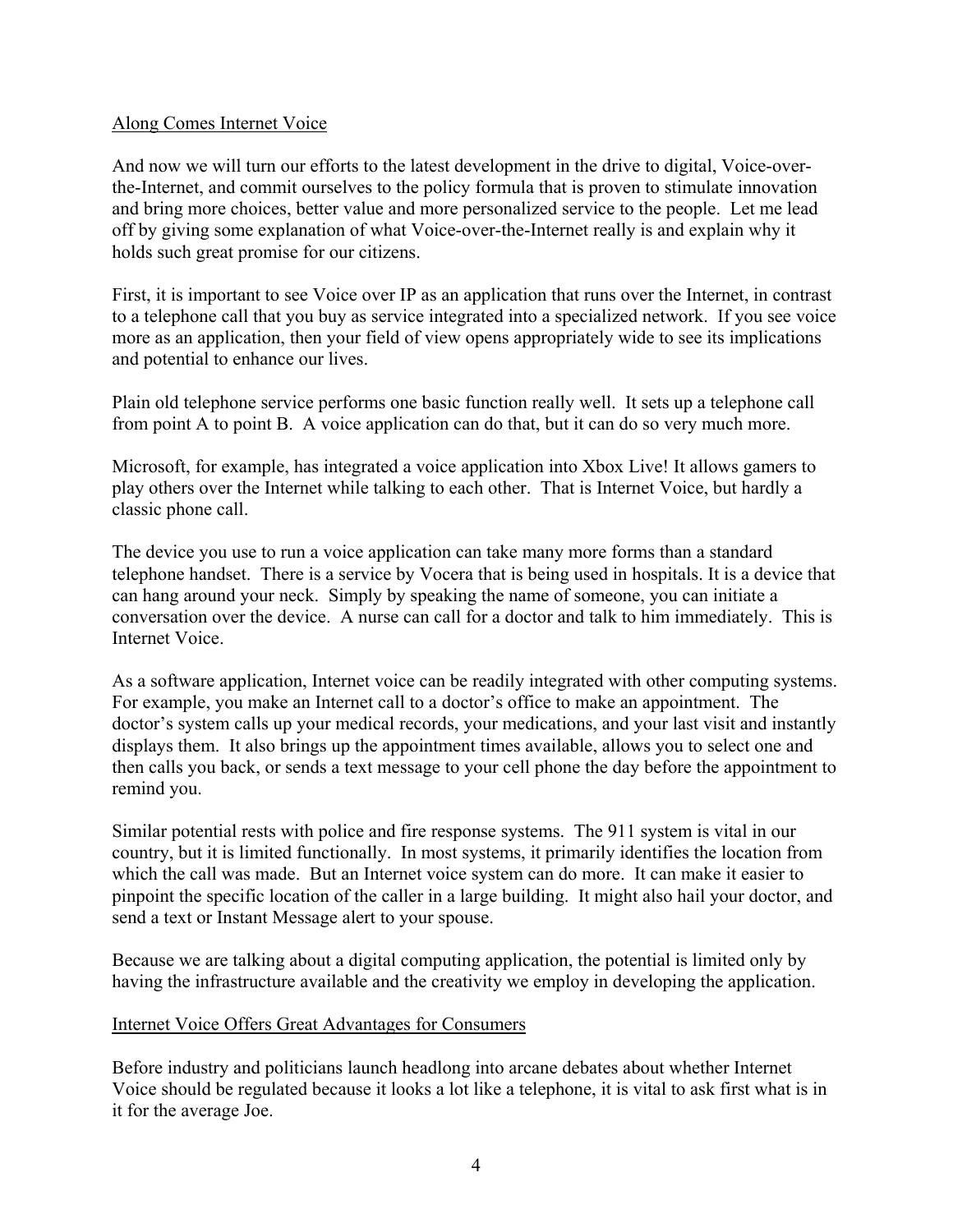If the consumer stands to benefit significantly from Internet Voice we should let it blossom. The burden should be placed squarely on government to demonstrate why regulation is needed, rather than on innovators to explain why it is not. I think the potential benefits for people are very substantial.

# *People Get More Choices*

By any measure, our citizens have a growing number of ways to speak with each other, to inform themselves, and to entertain themselves. Instant messaging, email, cell phone calls, text messaging, and personal video conferences are all new forms of communication that can and do substitute for a traditional phone call.

Internet Voice will unleash a torrent of innovative products and services, from many more sources than we are accustomed to, if we let it. Because voice is an application, software developers will offer you many ways to talk over broadband connections. And because the barriers to entry are low, more companies will enter the market to offer solutions. They are sprouting up around the country like spring wildflowers. We will even see more robust competitive activity from larger providers. Bell companies will move to Internet Voice and compete out of their regions—something we have longed for. Long distance companies will embrace Internet Voice as a cheaper way to offer local phone service over broadband connections. Cable companies are moving to offer Voice-over-the-Internet services using broadband cable lines.

Choice will also come from being able to use different devices with different features to send and receive voice communication—your PDA, your game console, your laptop, your MP3 player all will be useable as a phone is today. In short, I am convinced that the hope of greater competition we have nurtured since the passage of the 1996 Act is much more likely to be realized fully with the advent of voice over the Internet.

# *People Get More Value*

Consumers care about lower prices and higher value. Voice applications promise both. As data applications run on personal smart devices, the economics move from the network model to the consumer electronics model. The increasing power and declining price trends of microchips, storage and consumer electronics devices work in our favor. We all know that flat screen TVs will get better and cheaper, as will computers, as will cell phones and MP3 players.

Internet voice services are cheaper because they are not heavily regulated. This is not solely because they avoid taxes and fees, which are a big chunk of the cost of your phone bill. It is also because these providers do not bear the heavy transaction costs of having to deal with over 51 regulatory commissions, both state and federal, and the thousands of pages of rules. It is expensive to have a lobbying operation to cover the country and lawyers to manage compliance. That cost is passed directly onto you the consumer.

Internet voice service is also less expensive because providers do not need to build a billion dollar infrastructure to offer it. If you have a broadband connection that you are already paying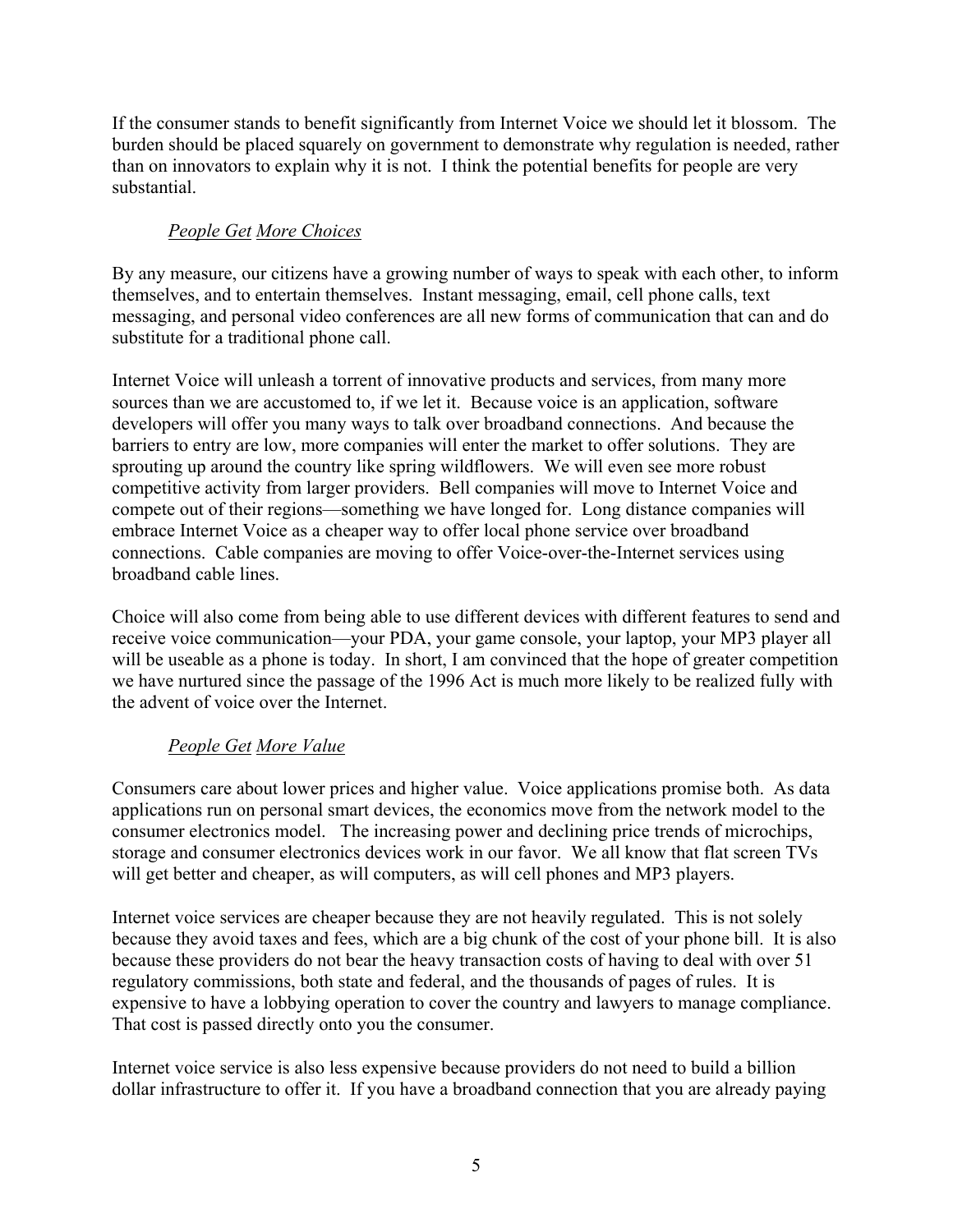for through your monthly subscription, you can be reached and use the service. Voice applications, just like email, or Instant Messaging, just ride over your broadband service.

Finally, VoIP networks are cheaper because they can use the same network for delivering voice and data, rather than maintaining different networks for each. This is an enormous efficiency. It explains why the enterprise market is moving so rapidly in this direction. It also illuminates why we as a nation should push to deploy broadband networks to reap the efficiencies and innovation that such networks provide.

This is not the exclusive province of small companies. Large incumbents can deliver cheaper and better services as well as they deploy Voice-over- Internet technology and broadband service.

## *People Get More Personalization*

The most exciting aspect of emerging technology and Internet-based applications is the degree that we can make them our own. We have heard of the "Me" generation. I think we are entering the "My" generation. You can scarcely turn on a computer, Palm Pilot or cell phone without being greeted by the obligatory: "My photos, My Music, My Documents" and "My video." We all customize are favorite websites into our own personal rooms: "My Amazon" "My Yahoo" "My MSN"

A glaring contrast between the Industrial Age and the Information Age is this degree of personalization. Gone are the days when Henry Ford purportedly said "you can have any color car you want, as long as it is black." In the industrial age things were one-size-fits-all: "Mass Production" "Standardization" "The Assembly Line." In the information age, the cold and colorless are pushed aside for the warmth and vibrancy that come with the power to take a product or application and tailor it to your preferences.

Traditional telephone service has been an engineering marvel. It was, and still is, a masterwork: a ubiquitous, highly reliable network. Yet, it places a premium on standardization. For so long, like Ford's automobiles, everyone could have a standard black-plastic rotary phone. A great innovation was when you could get a couple of more colors. Ma Bell would fight tenaciously if any third party tried to attach anything to her network, or anyone tried to customize their phone or service. We only got the plethora of phone choices with many more functions and features after the government deregulated consumer premises equipment.

In the Information Age we want more. Internet Voice and other communication applications promise more. Innovation and personalization are possible and indeed are the hallmarks of these services. Innovation becomes a survival imperative for producers, as consumers increasingly demand more control of its features and functions.

Unquestionably, the Average Joe stands to benefit immeasurably from the development of VoIP and we should work to get it to him.

As we embark on the public debate over VoIP we should adhere faithfully to a few cautions: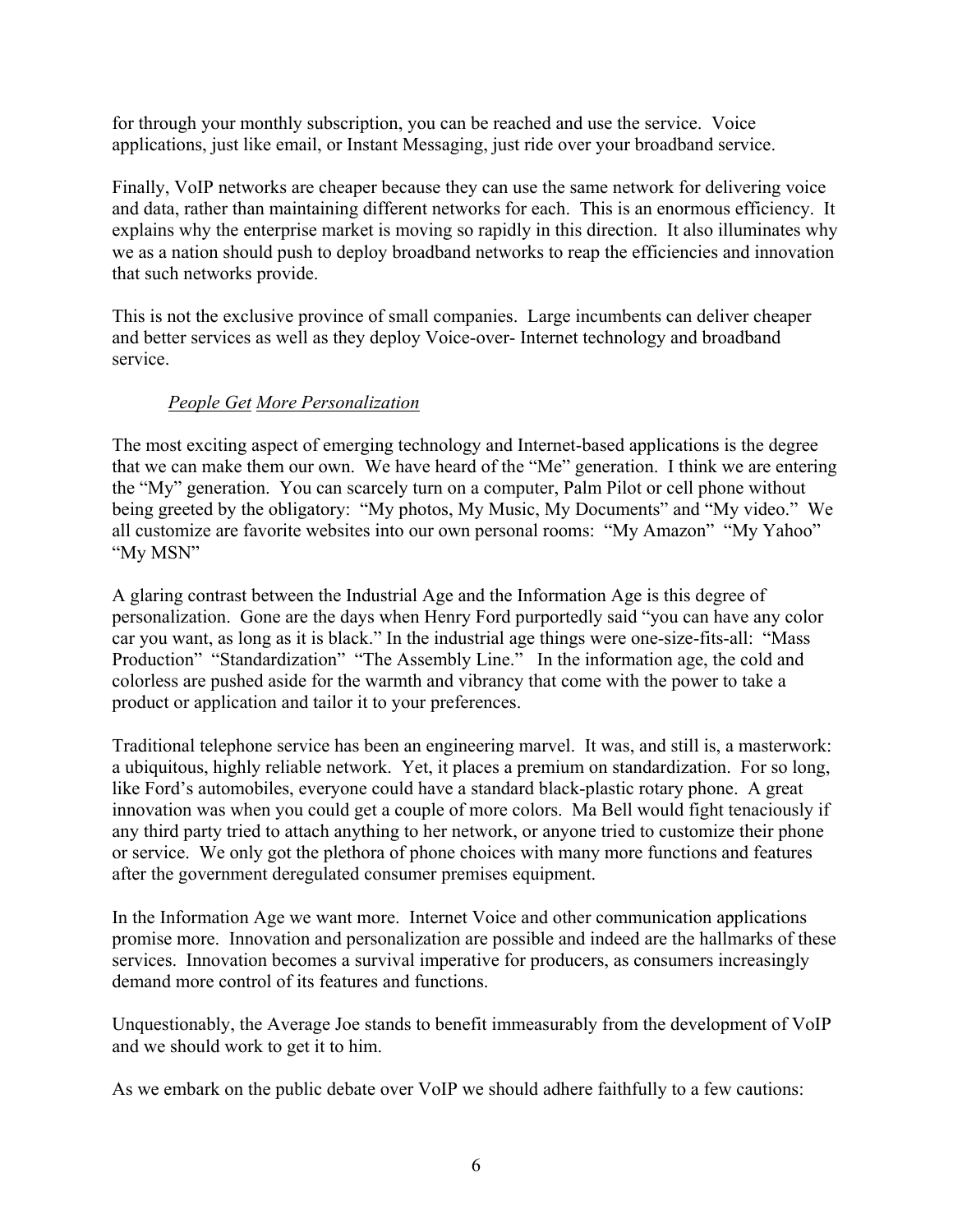### First Do No Harm

Government can make things better, but Government, too, can make a mess of things. It is particularly prone to the latter when addressing budding technology developments that it does not yet fully understand or appreciate. Regulation can smother the risk-taking oxygen young entrepreneurs need to survive. They can weigh down innovation with forms and filings and drain capital by adding significantly to the costs of the service. And the cost of government compliance can mean higher, less competitive, prices for consumers.

Yes, there will be issues as Internet Voice becomes more widely adopted. We will need to ensure the legitimate concerns of public safety and law enforcement are addressed. And we will need to ensure our universal service goals are protected. It is important to have a governmentindustry partnership to keep an eye on these concerns. In this vein, this year, I will convene a Solutions Summit in which leaders in government and industry can come together to talk about creative ways to address some of these issues.

But such issues are still far from being problems that demand hasty government action. Responsible policy will identify issues, study them and stay vigilant, but not jump in to regulate without clear and persistent evidence of harm.

### Don't Shove the Round Internet into a Square Hole

We cannot contort the character of the Internet to suit our familiar notions of regulation. Do not dumb down the genius of the net to match the limited vision of a regulator. The Internet has characters and attributes that should be recognized and accepted, not ignored or brushed aside as inconvenient, or irrelevant. To regulate the Internet in the image of a familiar phone service is to destroy its inherent character and potential. Governments are almost always about geography, jurisdiction and centralized control. The Internet is unhindered by geography, dismissive of jurisdiction, and decentralizes control.

## **POLICIES THAT EMPOWER PEOPLE**

I am excited about VoIP for the same reason I am enthusiastic about so much personal technology— it empowers people, giving them more choice and control. One simple point. We do not regulate consumers. Thus, we should accept that "As Consumers do more, Governments should do less." I will continue to pursue policies that empower people, harnessing technology trends to work for us, and driving the economy and personal freedom in the process.

We should actively promote a society where every single American can affordably connect everywhere – giving them more choices and more control.

### Drive More Digital Broadband Platforms to Create an Always-On Network Accessible by All

So much of the ultimate promise of the connected society depends on saturating the country with broadband access, whether it be wired connections such as DSL and Cable Broadband, or wireless services such as WiFi hot spots, or licensed broadband services like the 3G broadband network that Verizon is investing a billion dollars to deploy. The Commission will continue to support the growth and diversity of the network economy.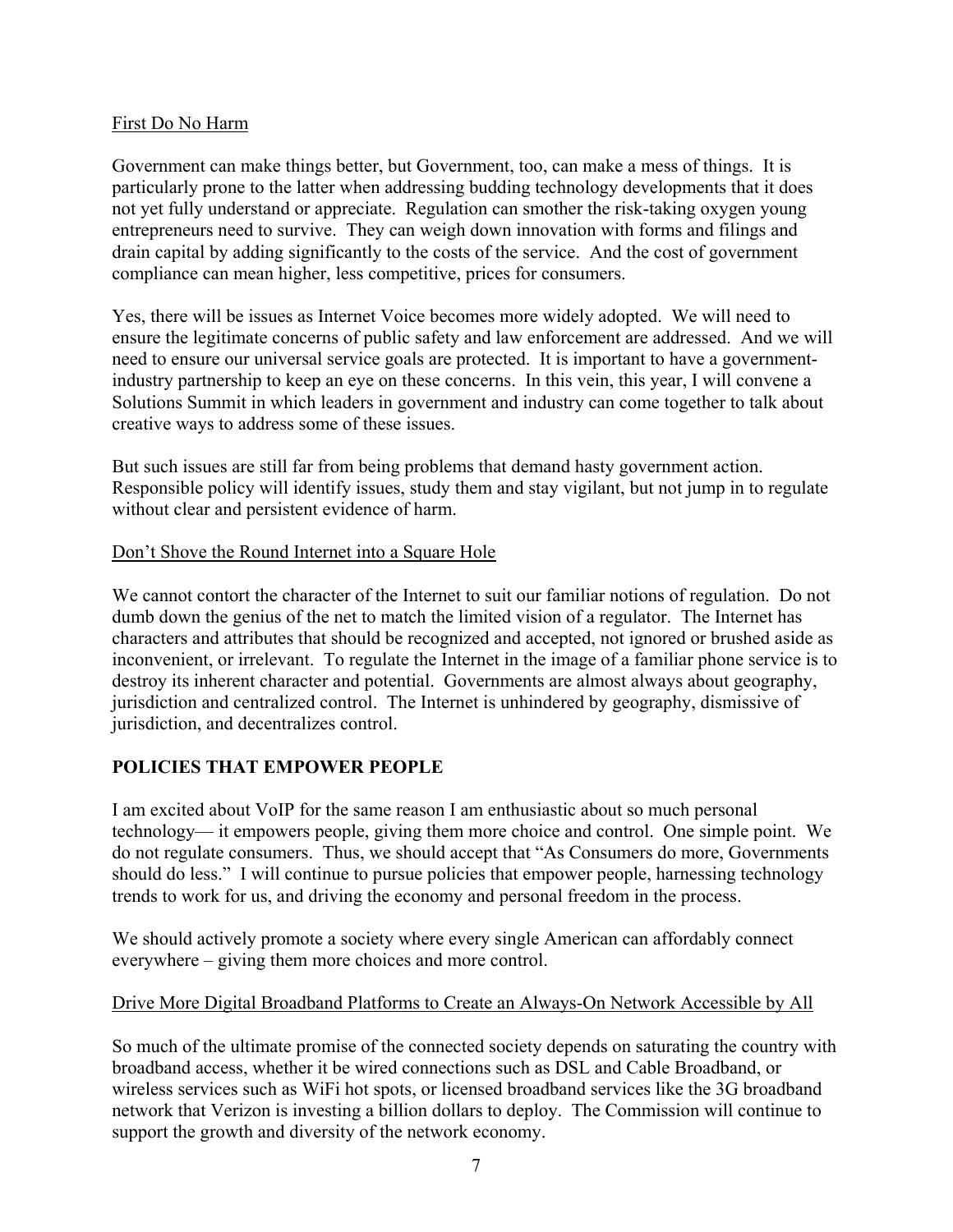*Cable Broadband and DSL*: We are fortunate in this nation to have two major networks that each reach nearly 95% of all Americans. These systems offer the real potential for broadband access to all Americans at affordable rates. The challenge is that these networks require very extensive and expensive upgrades to be suitable for the future needs of the nation. The Commission must continue to eliminate regulatory uncertainty in the broadband market so that established players and their competitors will invest in new infrastructure. These two networks are the greatest assets in the short run for getting broadband to every American at affordable rates, but that is not enough.

In addition to these more developed networks, the Commission is also committed to promoting the growth of new networks.

*Unlicensed Spectrum*: We are taking action to promote new wireless Internet service options. More and more rural communities that have had no access to Internet and broadband connections are getting it with unlicensed wireless services. Very often these services are put together by a local citizen who wants to help his community. Equipment is purchased cheaply and placed in a barn or silo. Providers like Roadstar serving the Virginia Blue Ridge Mountains and the Tribal Digital Village connecting 15 tribes in San Diego County are vivid illustrations of the power of these services. We are partners in that effort.

To advance these goals, we have recently freed hundreds of additional megahertz for unlicensed use and will continue to explore other possible bands for unlicensed use, including the spectrum currently used for UHF broadcasting.

We will also pursue increased flexibility for unlicensed uses under our rules and continue to support ultrawideband technologies. These technologies have the potential to rid consumers of the scourge of tangled wires throughout their home. Imagine a day when your computer, television, or stereo has only one wire—the power cord.

*Licensed Wireless Communications* More flexible use of the spectrum is essential to advance the migration and create more networks. For too long spectrum has been encumbered by a lumbering command and control system. Government historically has decided who gets spectrum and what they can do with it. Our Spectrum Policy Task Force has moved us strongly towards greater flexibility and freedom for spectrum users. From the tremendous flexibility we have decided to grant 3G licensees to our sweeping secondary markets initiative – which allows spectrum to change hands with minimal government involvement -- these policies are just beginning to bear fruit. We must continue to grant additional flexibility in other bands and further encourage secondary markets. Let innovators and individuals deliver the services they want, when they want. Use it for fixed data services, or mobile voice services. Use it for video distribution, or home networking. Licensed wireless services are an essential piece in the national network puzzle.

*New Emerging Platforms* The recent success of the unlicensed wireless network in bringing consumers innovation and choice has underscored the importance of government pursuing policies that support new networks. Just one example is our support for broadband powerline service. With BPL you theoretically reach every power outlet in America with a broadband connection. Our goals of universal service will be substantially advanced if this service is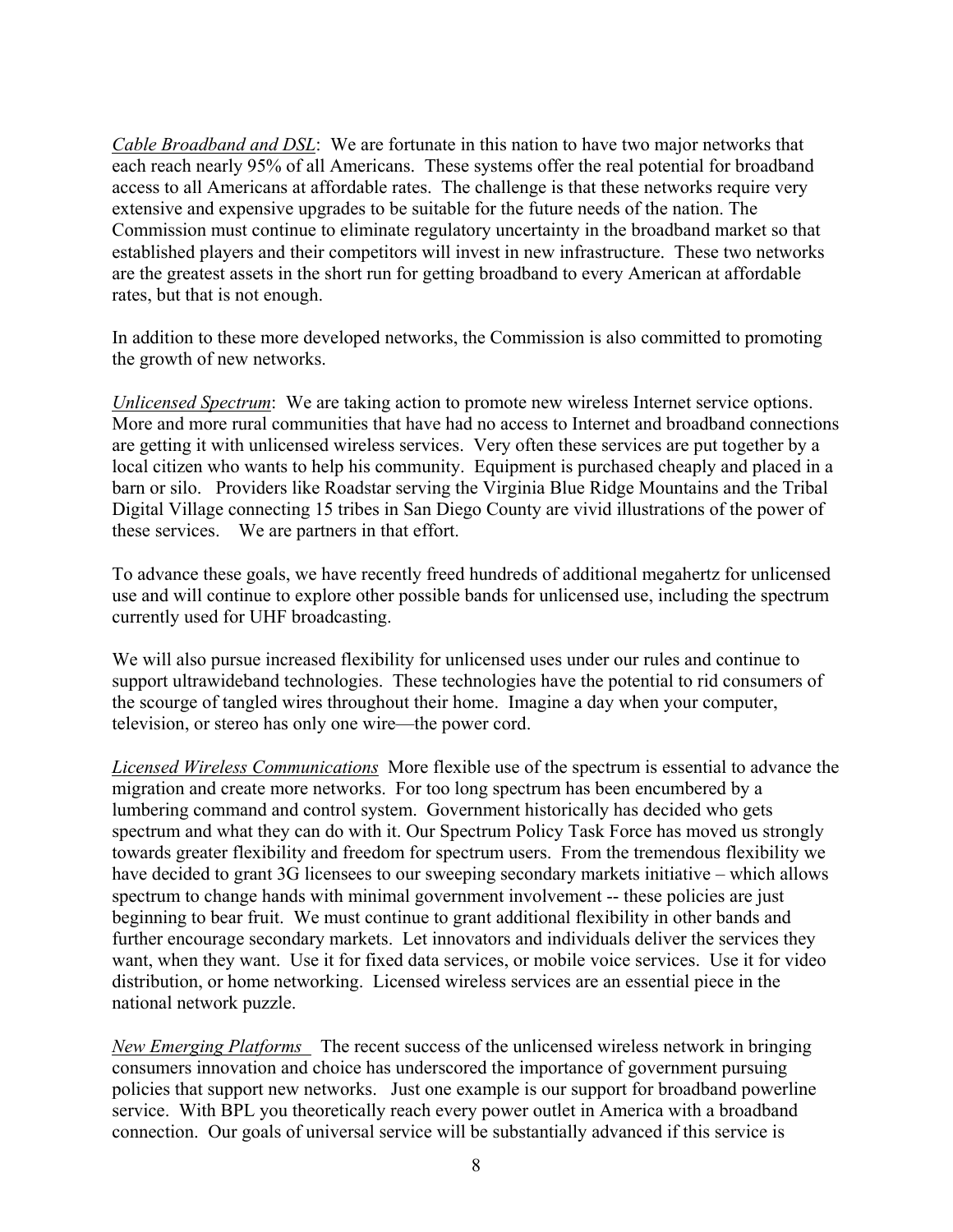deployed. We will continue to explore ways to support this technology while protecting other services from interference.

We are also working to increase the ability of broadband to be delivered via satellite. Because satellite technology has the ability to reach the entire country, it holds tremendous potential as an effective Internet solution for many parts of the nation, especially rural and remote areas, at affordable rates. We have streamlined our licensing process and increased spectrum flexibility to help achieve this goal. Later this month we will host a forum focusing on the additional opportunities created by satellite broadband.

All of these networks present tremendous opportunities for consumer choice, value and personalization. They also offer the potential to advance economic growth through investment, jobs and efficiency gains for the economy as a whole. But perhaps equally important in these times, communications technologies and the networked society also help to keep the nation secure and our infrastructure protected.

### Public Safety and Homeland Security

We live in a dangerous world and communications technology can make it safer. The public safety community must be a part of the networked society as well. Recent FCC activities have facilitated the creation of networks capable of providing "on the scene" information about building architecture during a fire, possible suspects during a chase, and even the ability to see through walls during a manhunt. We will also work with local public safety authorities on the challenges of E911 deployment, spectrum needs and commercial interference problems.

We will also work with commercial licensees to establish industry standards for network reliability and diversity. This helps to ensure that the network society functions smoothly in normal times and can be restored promptly should our nation ever face another terrorist attack. As always, everywhere networks become more essential to us as individuals and to the economy as a whole, these efforts only take on added importance.

## Protecting and Preserving Cherished Social Policies

Communications is probably one of the most powerful attributes of mankind. Few capabilities in our society have a greater impact on our community than communications. Thus, as it has long been, communications policy is more than the efficient allocation of goods and resources. It is about people; their access to information and their development of community and personal relationships. I believe it a sacred duty to continue to protect important social values through the great digital migration.

First among equals is the unflinching commitment to universal service. We must make sure that the digital migration brings the technologies of today and tomorrow to every single American at affordable prices. This year we will continue to tackle important universal service reforms that ensure that the nation can continue to pass into a new era, while not sacrificing its inviolate commitment to all Americans.

And the FCC is committed to making special efforts to target those areas most in need. For example, our Tribal initiative will strive to bring the promise of technology and prosperity to